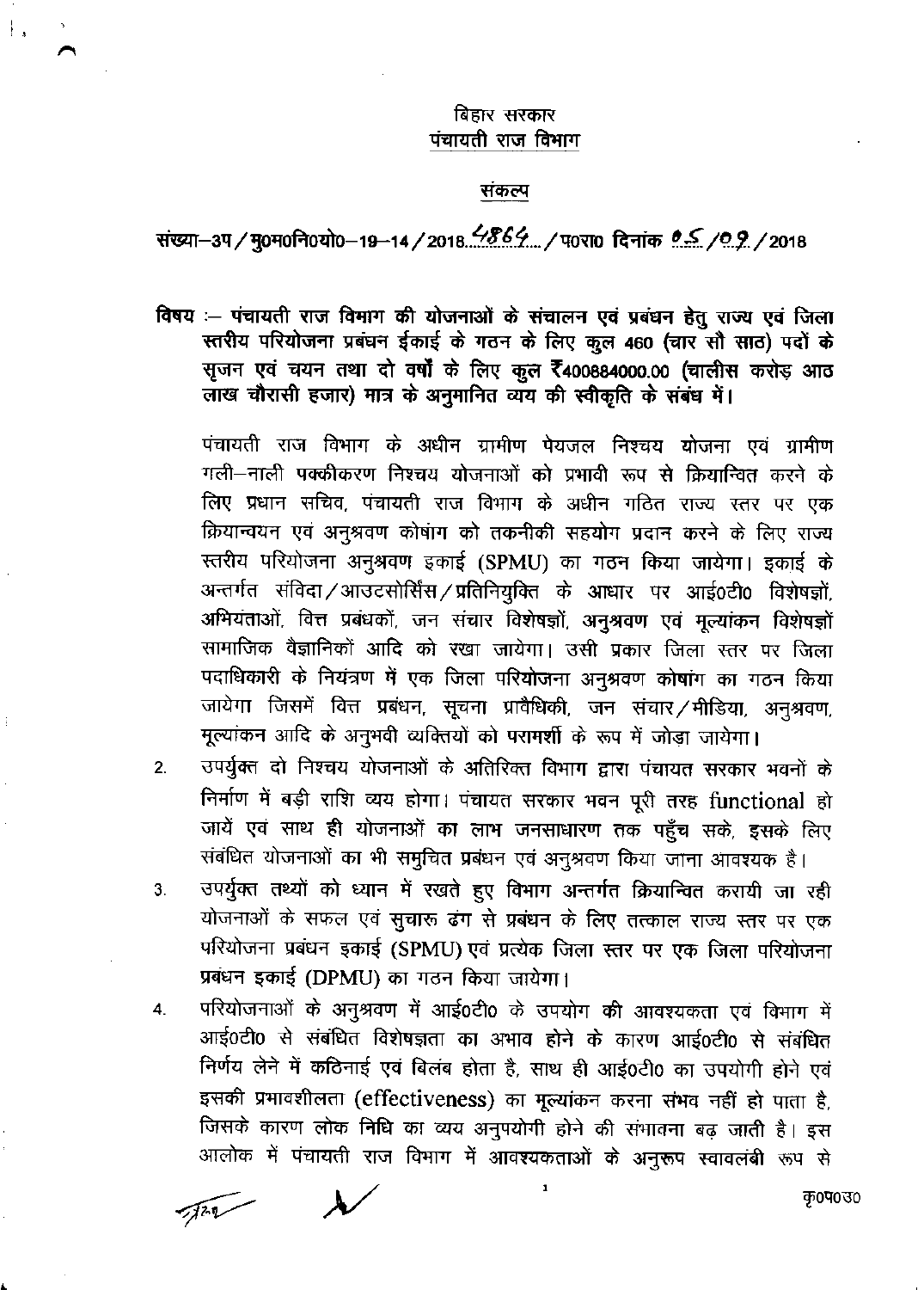विशेषज्ञता आधारित एक सक्षम आई0टी विंग (I.T Wing) भी राज्य परियोजना प्रबंधन इकाई में सम्मिलित किया जायेगा।

- 5. राज्य एवं जिला परियोजना प्रबंधन इकाई के गठन से विभाग द्वारा क्रियान्वित की जा रही योजनाओं को गुणवत्तापूर्वक निर्धारित समयावधि में पूर्ण करने में समर्पित एवं विशेषज्ञता आधारित केन्द्रित (focussed) सहायता मिलेगी, साथ ही परियोजनाओं के क्रियान्वयन के क्रम में उत्पन्न तकनीकी–विधिक (techno-legal) एवं वित्तीय (financial) मामलों के समाधान हेतु विशेषज्ञता का उपयोग करते हुए क्षेत्रीय पदाधिकारियों से उचित समन्वय कर कारगर अनुश्रवण का सफल संचालन किया जायेगा ।
- 6. प्रस्तावित राज्य परियोजना प्रबंधन इकाई में निम्न पदों का समावेश एवं नियोजन निम्नलिखित शत्तों पर किया जायेगा $:=$

|                | Type of         | Role                          | Qualification,           | No.          | Fixed Pay (Per Month |
|----------------|-----------------|-------------------------------|--------------------------|--------------|----------------------|
| SI             | Requirement     |                               | Experience & Age limit   | of<br>Post   | in Rupeess)          |
| N <sub>0</sub> |                 |                               |                          |              |                      |
| l              | Finance and     | Responsible                   | CA/MBA<br>finance<br>(a) | $\mathbf{I}$ | 80,000.00            |
|                | <b>Accounts</b> | for all Finance               | (full time) or eqivalent |              |                      |
|                | Specialist      | and Accounts                  | (b) Minimum 6 years of   |              |                      |
|                |                 | <b>PFMS</b><br>with           | qualification<br>post    |              |                      |
|                |                 | Fund                          | working experience.      |              |                      |
|                |                 | Management,                   |                          |              |                      |
|                |                 | Monitoring of                 |                          |              |                      |
|                |                 | Account                       |                          |              |                      |
|                |                 | &<br>Payble                   |                          |              |                      |
|                |                 | Account                       |                          |              |                      |
|                |                 | receivable with               |                          |              |                      |
|                |                 | all<br>Print                  |                          |              |                      |
|                |                 | Payment                       |                          |              |                      |
|                |                 | Advice                        |                          |              |                      |
|                |                 | (PPA/advances                 |                          |              |                      |
|                |                 | movement,                     |                          |              |                      |
|                |                 | End<br>Month                  |                          |              |                      |
|                |                 | Process                       |                          |              |                      |
|                |                 | (MEP),                        |                          |              |                      |
|                |                 | <b>Stautory</b>               |                          |              |                      |
|                |                 | Compliances,<br>Implementatio |                          |              |                      |
|                |                 | n of Internal                 |                          |              |                      |
|                |                 | Controls,                     |                          |              |                      |
|                |                 | Budgeting and                 |                          |              |                      |
|                |                 | Planning,                     |                          |              |                      |
|                |                 | <b>SWOT</b>                   |                          |              |                      |
|                |                 | <b>MIS</b><br>analysis,       |                          |              |                      |
|                |                 | Reports.                      |                          |              |                      |
| $\overline{2}$ | $Co-$           | To co-ordinate                |                          | $\mathbf{1}$ | 80,000.00            |
|                | ordination      | of<br><b>Activities</b>       | degree<br>in<br>Master's |              |                      |
|                | and             | different                     | engineering/management   |              |                      |
|                | Convergence     | verticals,                    | / social sciences.       |              |                      |
|                |                 |                               | $\overline{2}$           |              |                      |

and in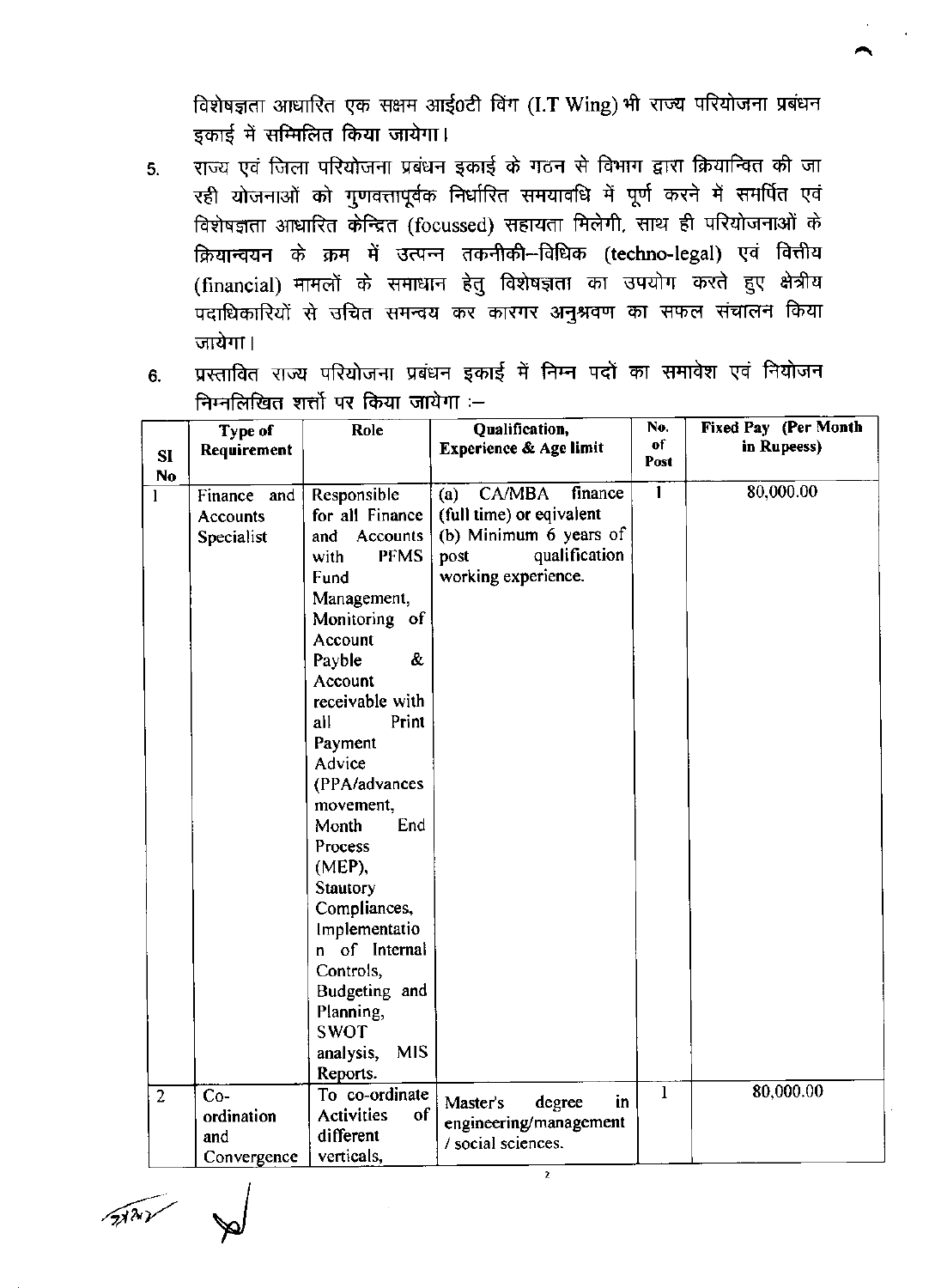|                | Specialist       | identify<br>and $\vert$ | (b) Minimum 6 years       |                 |           |
|----------------|------------------|-------------------------|---------------------------|-----------------|-----------|
|                |                  | offer unity to          | qualification<br>post     |                 |           |
|                |                  |                         | experience.               |                 |           |
|                |                  | leverage cross-         |                           |                 |           |
|                |                  | project                 |                           |                 |           |
|                |                  | strengths<br>to         |                           |                 |           |
|                |                  | take advantage          |                           |                 |           |
|                |                  | of<br>new               |                           |                 |           |
|                |                  | opportunies;            |                           |                 |           |
|                |                  | Support, build          |                           |                 |           |
|                |                  | and<br>maintain         |                           |                 |           |
|                |                  | strong                  |                           |                 |           |
|                |                  | relationships           |                           |                 |           |
|                |                  | with<br>key             |                           |                 |           |
|                |                  | internal<br>and         |                           |                 |           |
|                |                  | external                |                           |                 |           |
|                |                  | stakeholders            |                           |                 |           |
|                |                  |                         |                           |                 |           |
|                |                  | and                     |                           |                 |           |
|                |                  | development             |                           |                 |           |
|                |                  | partners.               |                           |                 |           |
| 3              | Media            | To oversee and          | (a) Master's degree in    | $\mathbf{1}$    | 80,000.00 |
|                | Specialist       | manage                  | Communication/<br>Mass    |                 |           |
|                |                  | content<br>on           | Journalism/Public         |                 |           |
|                |                  | social<br>media         | Relations.                |                 |           |
|                |                  | platform,               |                           |                 |           |
|                |                  | website's social        | (b) At least 6 years of   |                 |           |
|                |                  | media                   | Post<br>qualification     |                 |           |
|                |                  | optimization            | experience.               |                 |           |
|                |                  | and<br>search           |                           |                 |           |
|                |                  | engine                  |                           |                 |           |
|                |                  | optimization.           |                           |                 |           |
|                |                  | Content                 |                           |                 |           |
|                |                  |                         |                           |                 |           |
|                |                  | Management              |                           |                 |           |
|                |                  | of                      |                           |                 |           |
|                |                  | advertisement           |                           |                 |           |
|                |                  | media<br>and            |                           |                 |           |
|                |                  | campaign.               |                           |                 |           |
| $\overline{4}$ | $\overline{MIS}$ | contribute<br>To        | (a) Masters<br>degree in  | $\vert \ \vert$ | 80,000.00 |
|                | Specialist       | the<br>to               | Statistics/               |                 |           |
|                |                  | development             | Mathematics/Engineering   |                 |           |
|                |                  | and                     | /Computer Application     |                 |           |
|                |                  | maintenance of          | (b)<br>Post-qualification |                 |           |
|                |                  | centralized<br>a        | experience Minimum 6      |                 |           |
|                |                  | MIS.<br>system          | years                     |                 |           |
|                |                  | and dashboards          |                           |                 |           |
|                |                  | order<br>in I<br>to     |                           |                 |           |
|                |                  | the<br>track            |                           |                 |           |
|                |                  |                         |                           |                 |           |
|                |                  | performance of          |                           |                 |           |
|                |                  | various                 |                           |                 |           |
|                |                  | Departmental            |                           |                 |           |
|                |                  | schemes<br>and          |                           |                 |           |
|                |                  | and<br>programs         |                           |                 |           |

 $\overline{\mathscr{D}_{2}}$ 

 $\frac{1}{2}$ 

 $\frac{1}{2}$  ,

 $\ddot{\cdot}$ 

3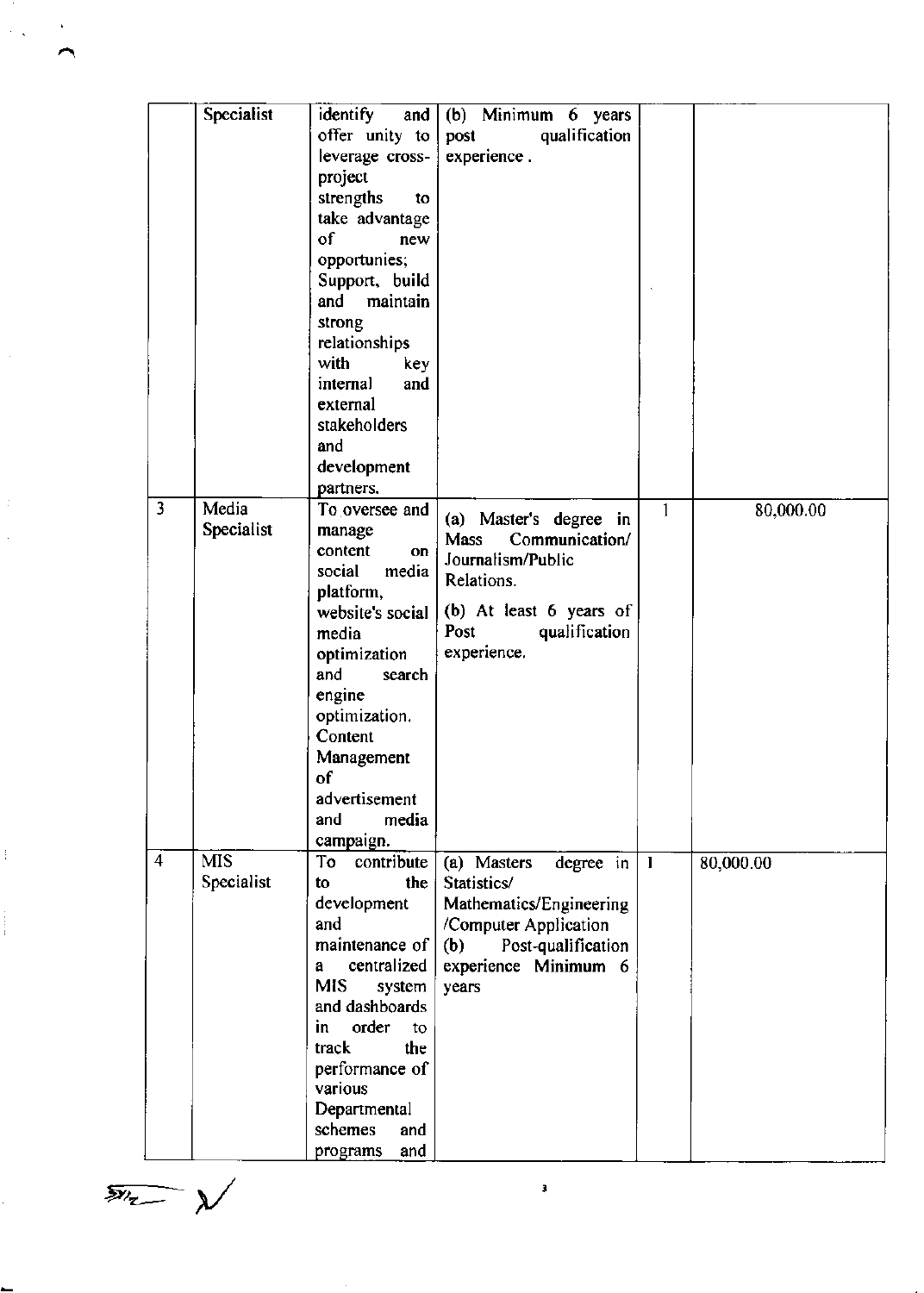|      |               | monitor                |                           |   |                |           |
|------|---------------|------------------------|---------------------------|---|----------------|-----------|
|      |               | adherence<br>to        |                           |   |                |           |
|      |               | defined                |                           |   |                |           |
|      |               | standards and          |                           |   |                |           |
|      |               | conceptualizati        |                           |   |                |           |
|      |               | on and activity        |                           |   |                |           |
|      |               | of report, data        |                           |   |                |           |
|      |               | analysis               |                           |   |                |           |
|      |               | procedures.            |                           |   |                |           |
| 5    | Technical     | The<br>Primary         | (a) Master's dergee in    | 1 | 80,000.00      |           |
|      | Specialist    | responsibility         | Civil Engineering.        |   |                |           |
|      |               | is to monitor          | Post-qualification<br>(b) |   |                |           |
|      |               | the work of            | experience Minimum 6      |   |                |           |
|      |               | implementatio          | years                     |   |                |           |
|      |               | n partners and         |                           |   |                |           |
|      |               | generating             |                           |   |                |           |
|      |               | reports                |                           |   |                |           |
|      |               | working hands          |                           |   |                |           |
|      |               | on with the            |                           |   |                |           |
|      |               | consulting             |                           |   |                |           |
|      |               | firms and other        |                           |   |                |           |
|      |               | stake holders.         |                           |   |                |           |
|      |               | Technical              |                           |   |                |           |
|      |               | consultation           |                           |   |                |           |
|      |               | with respect to        |                           |   |                |           |
|      |               | design and site        |                           |   |                |           |
|      |               | management.            |                           |   |                |           |
|      |               | <b>Sub Total</b>       |                           | 5 |                |           |
|      |               |                        |                           |   |                |           |
|      |               |                        |                           |   |                |           |
| 6    | IT Specialist | Overall                | (a) Full time Master's    |   | ı              | 80,000.00 |
|      |               | Managerial             | degree in computer /IT    |   |                |           |
|      |               | $\mathbf{I}$<br>and    | from recognized           |   |                |           |
|      |               | of<br><b>Functions</b> | (AICTE<br>institutions.   |   |                |           |
|      |               | the IT Wing,           | approved ).               |   |                |           |
|      |               | website                | (b) Post Qualification    |   |                |           |
|      |               | hosting                | Experience: Minimum 6     |   |                |           |
|      |               | management,            | years.                    |   |                |           |
|      |               | data<br>base           |                           |   |                |           |
|      |               | management             |                           |   |                |           |
|      |               | and                    |                           |   |                |           |
|      |               | maintenance            |                           |   |                |           |
|      |               | backup<br>and          |                           |   |                |           |
|      |               |                        |                           |   |                |           |
|      |               | recovery, user         |                           |   |                |           |
|      |               | acceptance             |                           |   |                |           |
|      |               | testing.               |                           |   | $\overline{2}$ | 60,000.00 |
| $7*$ | Programmer    | Developing,            | B.E/B.Tech (C S /EPC,     |   |                |           |
|      |               | Designing and          | CE) /MCA or equivalent    |   |                |           |
|      |               | Testing                | Minimum<br>3<br>years     |   |                |           |
|      |               | softwares              | experience.               |   |                |           |
|      |               | preferably             |                           |   |                |           |

4./ ,l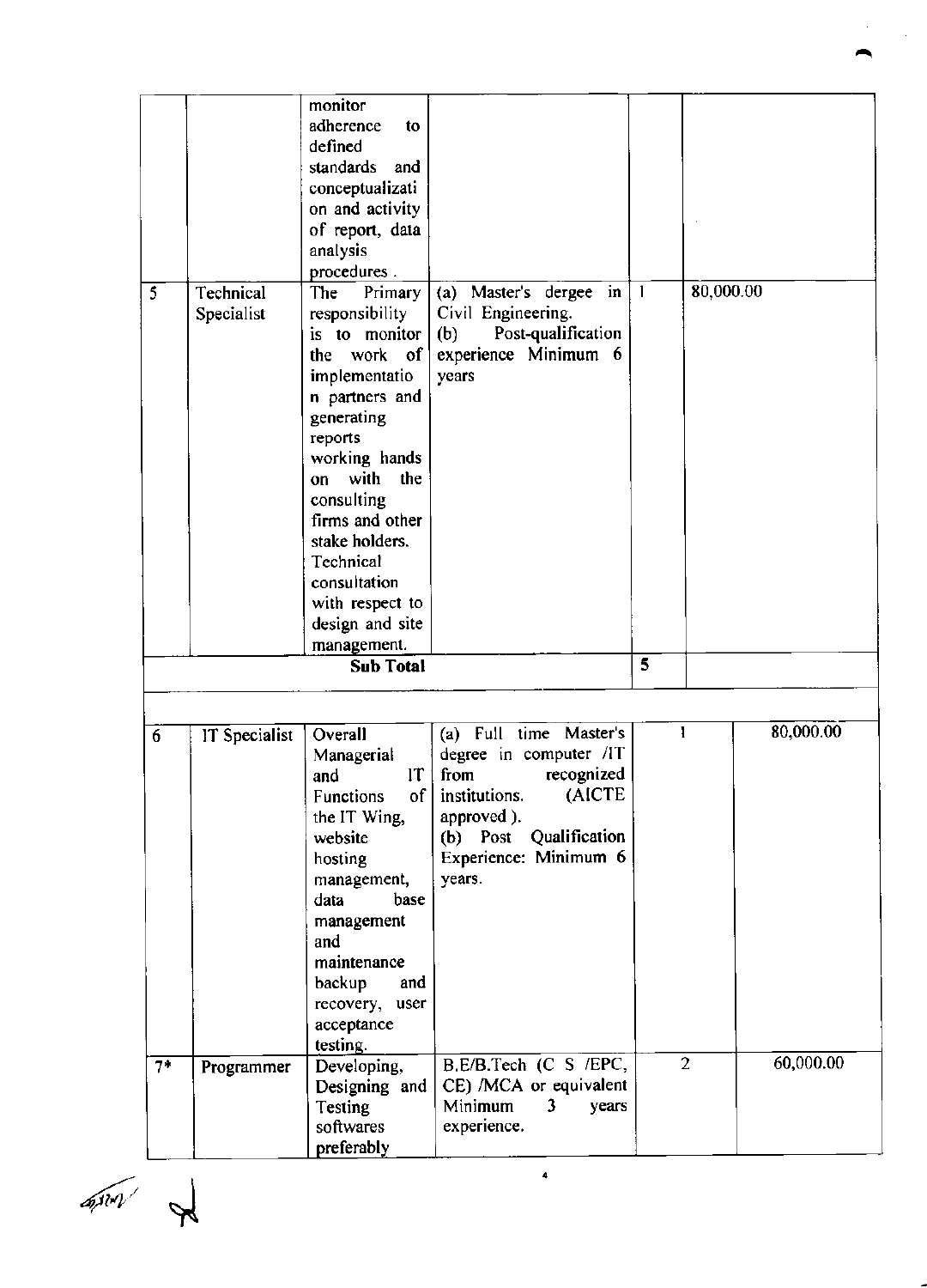|                    |                                   | in.net,<br>SQL, JAVA, J2<br>EE,<br>PHP,<br>Python.                           |                                                                                                 |                |                                                                      |
|--------------------|-----------------------------------|------------------------------------------------------------------------------|-------------------------------------------------------------------------------------------------|----------------|----------------------------------------------------------------------|
| $8*$               | <b>Entry</b><br>Data<br>Operators | <b>Work</b><br>efficiently on<br>MS.office,<br>typing, data<br>handling etc. | <b>Graduation with Diploma</b><br>with<br>Computer<br>application minimum 1<br>year experience; | 8              | 15,000.00                                                            |
| 9*                 | IT Boy                            |                                                                              |                                                                                                 | $\overline{2}$ | 10,500.00                                                            |
|                    |                                   | <b>Sub Total</b>                                                             |                                                                                                 | 13             |                                                                      |
| 10                 | State Quality<br>Monitor          | a)Retired SE<br>Engineering                                                  | above from Civil<br>and                                                                         | 10             | Last pay drawn-<br>pension. The                                      |
|                    |                                   |                                                                              | b) Retired JS or Equivalent and above                                                           | 10             | actual cost of<br>contract will be<br>calculated after<br>employment |
| <b>Sub Total</b>   |                                   |                                                                              |                                                                                                 | 20             |                                                                      |
| <b>Grand Total</b> |                                   |                                                                              |                                                                                                 | 38             |                                                                      |

\* Posts Mentioned in SL No. 7, 8 and 9 will be filled from NIC/NICSI/BELTRON

7. प्रस्तावित जिला परियोजना प्रबंधन इकाई के लिए निम्न पदों का समावेश एवं नियोजन निम्नलिखित शर्तों पर किया जायेगा :-

| SI<br>N <sub>0</sub> | Type of<br>Requirement            | Role                                                                                                                                                                                                                                                                                                                                                                                                                               | Qualification &<br><b>Experience</b>                                                                                                       | No. of<br>Post | <b>Fixed Pay</b><br>(Per)<br>Month in<br><b>Rupeess</b> ) |
|----------------------|-----------------------------------|------------------------------------------------------------------------------------------------------------------------------------------------------------------------------------------------------------------------------------------------------------------------------------------------------------------------------------------------------------------------------------------------------------------------------------|--------------------------------------------------------------------------------------------------------------------------------------------|----------------|-----------------------------------------------------------|
| ı                    | Finance and<br>Accounts<br>Expert | Responsible<br>for<br>all<br>Finance and Accounts<br><b>PFMS</b><br>Fund<br>with<br>Management,<br>Monitoring of Account<br>Payble & Account<br>receivable with all Print  <br>Advice<br>Payment<br>(PPA/advances<br>movement, Month End<br>$(MEP)$ ,<br><b>Process</b><br>Stautory Compliances,<br>Implementation<br>of<br>Internal<br>Controls,<br><b>Budgeting</b><br>and<br>Planning,<br><b>SWOT</b><br>analysis, MIS Reports. | CA/MBA<br>(a)<br>finance (full time) or<br>eqivalent<br>Minimum<br>3<br>(b)<br>of<br>years<br>post<br>qualification<br>working experience. |                | 60,000.00                                                 |
| $\overline{2}$       | $Co-$<br>ordination<br>Expert     | To<br>co-ordinate<br>Activities of different<br>verticals, identify and<br>offer unity to leverage<br>cross-project strengths                                                                                                                                                                                                                                                                                                      | Master's degree<br>-in<br>engineering/manage<br>ment/<br>social<br>sciences.<br>5                                                          | $\mathbf{1}$   | 60,000.00                                                 |

 $\frac{1}{\sqrt{2}}$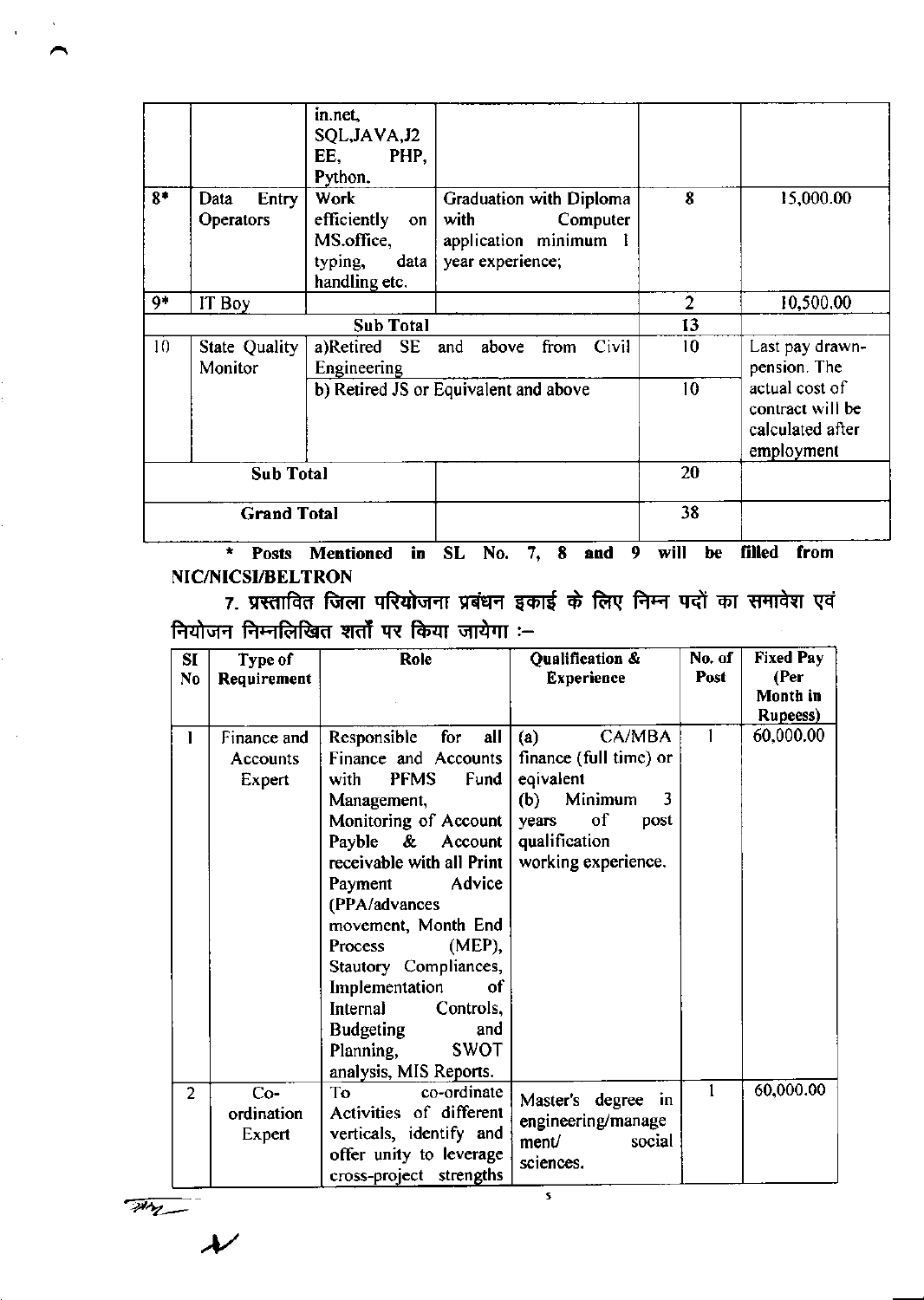|   |              | to take advantage of         | Minimum<br>$\overline{3}$<br>(b) |              |           |
|---|--------------|------------------------------|----------------------------------|--------------|-----------|
|   |              | opportunies;<br>new          | post<br>years                    |              |           |
|   |              | build<br>and  <br>Support,   | qualification                    |              |           |
|   |              | maintain<br>strong           | experience.                      |              |           |
|   |              | relationships with key       |                                  |              |           |
|   |              | internal and external        |                                  |              |           |
|   |              | stakeholders<br>and          |                                  |              |           |
|   |              | development partners.        |                                  |              |           |
| 3 | Training     | To design strategic plan     | (i) Bachelor's degree            | $\mathbf{1}$ | 60,000.00 |
|   | (IEC) Expert | roadmap<br>for<br>and        | or higher (full time)            |              |           |
|   |              | with<br>engaging             | Mass<br>in                       |              |           |
|   |              | creating<br>community,       | Communications                   |              |           |
|   |              | about  <br>awareness         | /Journalism/                     |              |           |
|   |              | training<br>vocational       | Information<br>&.                |              |           |
|   |              | among target youths          | Studies/<br>Media                |              |           |
|   |              | documenting<br>and           | Public Relation.                 |              |           |
|   |              | stories,<br>in<br>success    | (ii) At least 3 years            |              |           |
|   |              | with<br>conjunction          | experience<br>of<br>in           |              |           |
|   |              | relevant stakeholders in     | planning<br>and                  |              |           |
|   |              | Department<br>and<br>the     | implementing<br><b>IEC</b>       |              |           |
|   |              | related functionaries of     | strategies<br>and                |              |           |
|   |              | the district.                | programs/public                  |              |           |
|   |              |                              | relations/                       |              |           |
|   |              |                              | strengthening                    |              |           |
|   |              |                              | of<br>capacity                   |              |           |
|   |              |                              | institutions<br>to               |              |           |
|   |              |                              | design/develop IEC/              |              |           |
|   |              |                              | mass communication               |              |           |
|   |              |                              | programs.                        |              |           |
| 4 | Monitoring   | To integrate progress        | $(i)$ B.E. Civil/B.E.            |              | 60,000.00 |
|   | and          | (physical $\&$ financial),   | Mechanical/ B.Arch               |              |           |
|   | Evaluation   | processes and results        | (Preferably                      |              |           |
|   | Expert       | according<br>monitoring      | MBA/M-Tech<br>or                 |              |           |
|   |              | to agreed procedures         | equivalent)                      |              |           |
|   |              |                              | (ii)<br>Post                     |              |           |
|   |              |                              | Qualification                    |              |           |
|   |              |                              | Experience minium                |              |           |
|   |              |                              | 3 years experience               |              |           |
|   |              |                              | in<br>project                    |              |           |
|   |              |                              | management,                      |              |           |
|   |              |                              | organization/                    |              |           |
|   |              |                              | consultancy.                     |              |           |
| 5 | Technical    | To develop test plan,        | $(i)$ B.E. Civil/ B.E.           | $\mathbf{1}$ | 60,000.00 |
|   | Expert       | and<br>cases<br>test<br>test | Mechanical/B.E.                  |              |           |
|   |              | scripts for projects- 7      | Chemical/ B. Arch                |              |           |
|   |              | Nischay, among other         | (ii)<br>Post                     |              |           |
|   |              | assigned duties.             | Qualification                    |              |           |
|   |              |                              | Experience                       |              |           |
|   |              |                              | minimum <sub>3</sub><br>years    |              |           |
|   |              |                              | experience in project            |              |           |
|   |              |                              | management,                      |              |           |

 ${\tilde Z}^{\{2\}^n}$ 

/

 $\ddot{\phantom{a}}$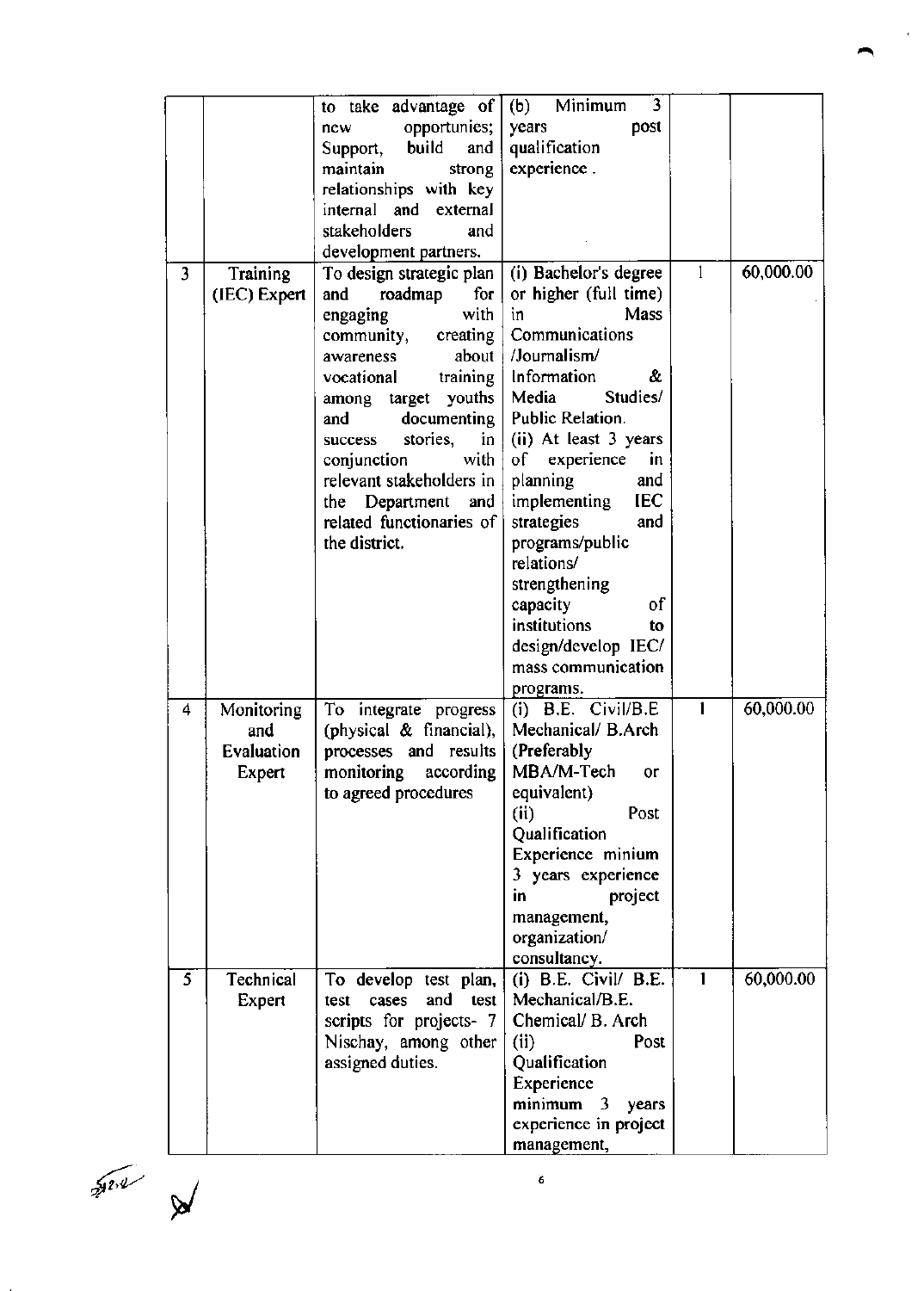|      |                                                                             |                                                                                                                                                                                                           | organization/                                                                                                                                                                          |                                                                               |                                                                                       |
|------|-----------------------------------------------------------------------------|-----------------------------------------------------------------------------------------------------------------------------------------------------------------------------------------------------------|----------------------------------------------------------------------------------------------------------------------------------------------------------------------------------------|-------------------------------------------------------------------------------|---------------------------------------------------------------------------------------|
|      |                                                                             |                                                                                                                                                                                                           | Consultancy.                                                                                                                                                                           |                                                                               |                                                                                       |
| 6    | IT Expert                                                                   | Overall Managerial and<br>IT Functions of the IT<br>Wing,<br>website<br>hosting<br>management, data base<br>management<br>and<br>maintenance<br>backup<br>and<br>recovery,<br>user<br>acceptance testing. | time<br>Full<br>(a)<br>Master's degree in<br>computer /IT from<br>recognized<br>institutions. (AICTE<br>approved ).<br>Post<br>(b)<br>Qualification<br>Experience:<br>Minimum 3 years. | $\mathbf{I}$                                                                  | 60,000.00                                                                             |
| $7*$ | Entry<br>Data<br>Operators                                                  | efficiently<br>Work<br>on<br>MS.office, typing, data<br>handling etc.                                                                                                                                     | with<br>Graduation<br>in<br>Diploma<br>Computer<br>application<br>minimum<br>year<br>1<br>experience;                                                                                  | up to<br>15<br>blocks<br>@3<br>D.E.O<br>Above<br>15<br>blocks<br>@ 5<br>D.E.O | 15,000.00                                                                             |
|      |                                                                             | Sub Total                                                                                                                                                                                                 |                                                                                                                                                                                        | 154                                                                           |                                                                                       |
| 8    | (a) one for 4 Blocks Retired EE and above<br>District<br>Quality<br>Monitor |                                                                                                                                                                                                           |                                                                                                                                                                                        | 134                                                                           | Last pay<br>drawn-<br>pension.                                                        |
|      |                                                                             | (b) one for 4 Blocks Retired DS and above                                                                                                                                                                 |                                                                                                                                                                                        | 134                                                                           | The actual<br>cost of<br>contract<br>will be<br>calculated<br>after<br>employme<br>nt |
|      |                                                                             | <b>Sub Total</b>                                                                                                                                                                                          |                                                                                                                                                                                        | 268                                                                           |                                                                                       |
|      |                                                                             | <b>Grand Total</b>                                                                                                                                                                                        |                                                                                                                                                                                        | 422                                                                           |                                                                                       |

\* DEO Posts in SI no. 7 will be filled from NIC/BPSM/BELTRON

राज्य परियोजना प्रबंधन इकाई पंचायती राज विभाग के पूर्ण नियंत्रण एवं जिला 8. परियोजना प्रबंधन इकाई संबंधित जिला पदाधिकारी के पूर्ण नियंत्रण के अधीन कार्य करेंगी । राज्य परियोजना प्रबंधन इकाई एवं जिला परियोजना प्रबंधन इकाई के सभी पदों को विज्ञापन द्वारा संविदा के आधार पर भरा जायेगा। इसमें राज्य के आरक्षण नियमों के अनुरूप कार्रवाई की जायेगी। साथ ही सामान्य प्रशासन विभाग के परिपत्र सं0 2342 दिनांक 15.02.2016 के आलोक में महिलाओं को 35 प्रतिशत क्षैतिज आरक्षण नियमानुसार देय होगा।

 $\overline{z}$ 

- לידאי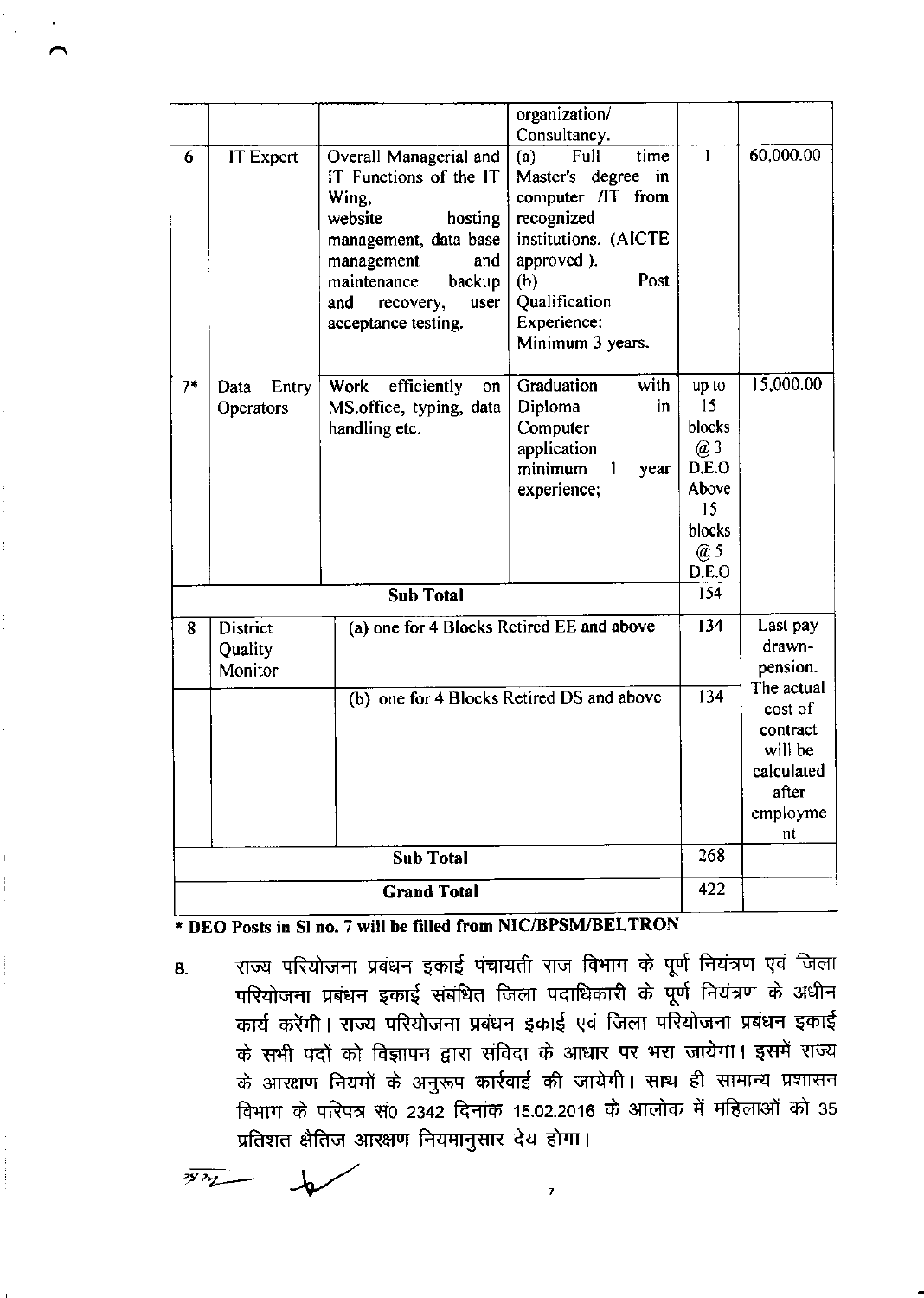- कार्मिक एवं प्रशासनिक सुधार विभाग के पत्रांक 2803 दिनांक 03.10.2006 के 9. आलोक में जिला परियोजना प्रबंधन इकाई (DPMU) के लिए छः प्रकार के अलग-अलग पदों का समूहिकरण कर पदों का आरक्षण किया जायेगा।
- राज्य सरकार की सेवाओं /संवर्गों/पदों में सीधी भर्ती के लिए सामान्य प्रशासन 10. विभाग का संकल्प संख्या-1735 दिनांक 22 जून 2006 द्वारा निर्धारित उम्र सीमा प्रस्तावित परियोजना प्रबंधन इकाईयों के पदों के लिए भी लागू होगी।
- सेवानिवृत कर्मियों को सेवानिवृति के समय देय वेतन+मंहगाई भत्ता का योगफल 11. में से पेंशन+मंहगाई भत्ता घटाकर शेष राशि का भुगतान किया जायेगा। (संविदा के आधार पर ली गयी सेवा सामान्य प्रशासन विभाग के संकल्प संख्या-3/एम0 63/2013 सा0प्र0-10,000 दिनांक 10 जुलाई 2015 के उपबंधों से अच्छादित होगी ।
- कंडिका-06 तथा कंडिका-07 में प्रस्तावित परियोजना प्रबंधन इकाईयों में कर्मियों  $12$ का चयन Group Discussion तथा Personal Interview के प्राप्तांक के आधार पर किया जायेगा।
- सभी पदों का नामांकन NIC द्वारा विकसित portal की सहायता से  $13.$ लिया जायेगा।
- कार्य अनुभव के प्रमाण स्वरूप नियुक्तिकर्त्ता द्वारा जारी सभी वेतन पर्ची/बैंक  $14.$ स्टेटमेंट को आधार माना जायेगा।
- संविदा के आधार पर नियोजन की अवधि नियोजन की तिथि से दो वर्ष के लिए 15. होगी जिसे आवश्यकतानुसार विस्तारित किया जा सकेगा।
- प्रस्तावित राज्य परियोजना प्रबंधन इकाई एवं जिला परियोजना प्रबंधन इकाईयों 16. के स्थापना व्यय एवं कम्प्यूटर उपकरणों, लेखन सामग्री तथा अन्य उपस्करों के मद में अनुमान्य व्यय का उपबंध निम्न रूप में किया जाता है :-

| SI<br>No                | <b>Name of Post</b>                               | No. of<br>Post | <b>Fixed Pay</b><br>(Per Month in<br><b>Rupees</b> ) | Annual<br><b>Expenditure</b> in<br>Rupee (Column<br>4x12 |
|-------------------------|---------------------------------------------------|----------------|------------------------------------------------------|----------------------------------------------------------|
|                         |                                                   | 3              |                                                      | 5                                                        |
|                         | Finance and Accounts<br>Specialist                |                | 80,000.00                                            | 9,60,000.00                                              |
| $\overline{2}$          | Co-ordination<br>and<br>Convergence<br>Specialist |                | 80,000.00                                            | 9,60,000.00                                              |
| 3                       | Media Specialist                                  |                | 80,000.00                                            | 9,60,000.00                                              |
| $\overline{\mathbf{4}}$ | MIS Specialist                                    |                | 80,000.00                                            | 9,60,000.00                                              |
| $\overline{5}$          | <b>Technical Specialist</b>                       |                | 80,000.00                                            | 9,60,000.00                                              |
|                         | <b>Sub Total</b>                                  | 5              |                                                      | ₹48,00000.00                                             |

राज्य परियोजना प्रबंधन इकाई

**Capital**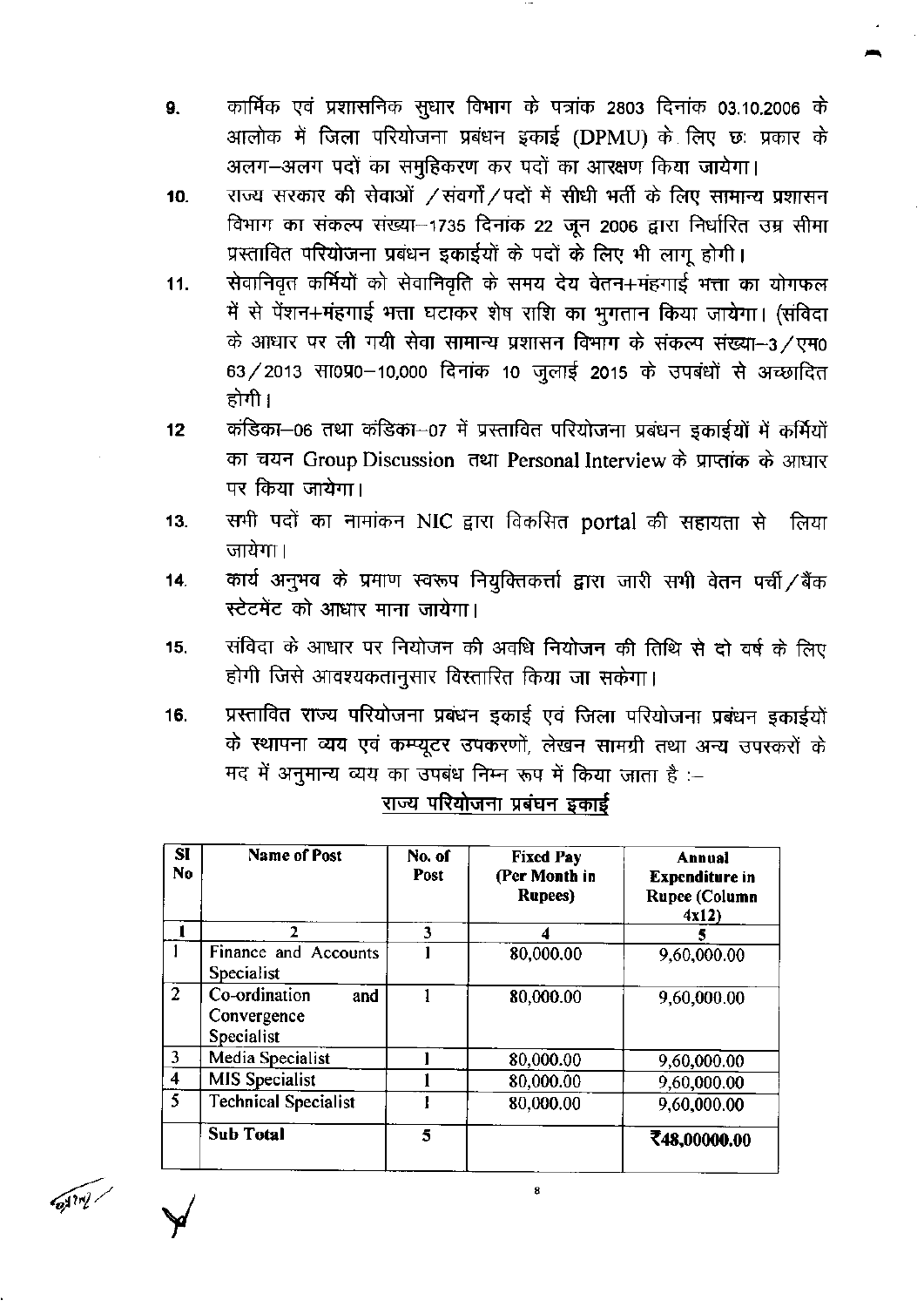|              |                                                                                                                                                                       | IT Wing     |                                                                                               |                                                                 |
|--------------|-----------------------------------------------------------------------------------------------------------------------------------------------------------------------|-------------|-----------------------------------------------------------------------------------------------|-----------------------------------------------------------------|
| S<br>N<br>0  | <b>Name of Post</b>                                                                                                                                                   | No. of Post | <b>Fixed Pay</b><br>(Per Month in<br><b>Rupeess)</b>                                          | Annual<br><b>Expenditure in</b><br><b>Rupee (Column</b><br>4x12 |
| 1            | $\overline{2}$                                                                                                                                                        | 3           | 4                                                                                             | 5                                                               |
|              | IT Specialist                                                                                                                                                         |             | 80,000.00                                                                                     | 9,60,000.00                                                     |
| 2            | Programmer                                                                                                                                                            | 2           | 60,000.00                                                                                     | 14,40,000.00                                                    |
| 3            | Data Entry Operators                                                                                                                                                  | 8           | 15,000.00                                                                                     | 14,40,000.00                                                    |
| 4            | IT Boy                                                                                                                                                                | 2           | 10,500.00                                                                                     | 2,52,000.00                                                     |
|              | <b>Sub Total</b>                                                                                                                                                      | 13          |                                                                                               | ₹4092000.00                                                     |
| 5            | Quality<br><b>State</b><br>Monitor<br><b>SE</b><br>a)Retired<br>and<br>from<br>Civil<br>above<br>Engineering<br>Retired JS<br>b).<br>$\alpha$<br>Equivalent and above | $20(10+10)$ | Last pay drawn-pension. The actual<br>cost of contract will be calculated after<br>employment |                                                                 |
|              | <b>Sub Total</b>                                                                                                                                                      | 20          |                                                                                               |                                                                 |
| <b>Total</b> |                                                                                                                                                                       | 38          |                                                                                               | ₹88,92,000.00                                                   |

## जिला परियोजना प्रबंधन इकाई :–

 $\mathbf{i}$ ,

| SI<br>No       | <b>Name of Post</b>                        | No. of Post                                                                   | <b>Fixed Pay</b><br>(Per<br>Month in<br><b>Rupees</b> ) | Annual<br><b>Expenditure</b> in<br><b>Rupee</b><br>(Column 4x12) | <b>Total Annual</b><br><b>Expenditure for</b><br>38 DPMUs |
|----------------|--------------------------------------------|-------------------------------------------------------------------------------|---------------------------------------------------------|------------------------------------------------------------------|-----------------------------------------------------------|
| 1              | 2                                          | 3                                                                             |                                                         | 5                                                                | 6                                                         |
|                | <b>Finance and Accounts</b><br>Expert      |                                                                               | 60,000.00                                               | 7,20,000.00                                                      |                                                           |
| $\overline{2}$ | Co-ordination Expert                       |                                                                               | 60,000.00                                               | 7,20,000.00                                                      | 38x4320000=                                               |
| 3              | Training (IEC) Expert                      |                                                                               | 60,000.00                                               | 7,20,000.00                                                      | 164160000.00                                              |
| 4              | Monitoring and<br><b>Evaluation Expert</b> |                                                                               | 60,000.00                                               | 7,20,000.00                                                      |                                                           |
| 5              | <b>Technical Expert</b>                    |                                                                               | 60,000.00                                               | 7,20,000.00                                                      |                                                           |
| 6              | IT Expert                                  |                                                                               | 60,000.00                                               | 7,20,000.00                                                      |                                                           |
| 7              | Data Entry Operators                       | $=< 15 \, (\hat{\alpha}) \, 3$ and<br>$> 15 \text{ } \textcircled{a} 5 = 148$ | 15,000.00                                               | 2,66,40000.00                                                    | 2,66,40000.00                                             |
|                | <b>Sub Total</b>                           | 154                                                                           |                                                         | ₹30960000.00                                                     | ₹190800000.00                                             |

 $\pmb{\mathfrak{g}}$ 

 $\overline{m}$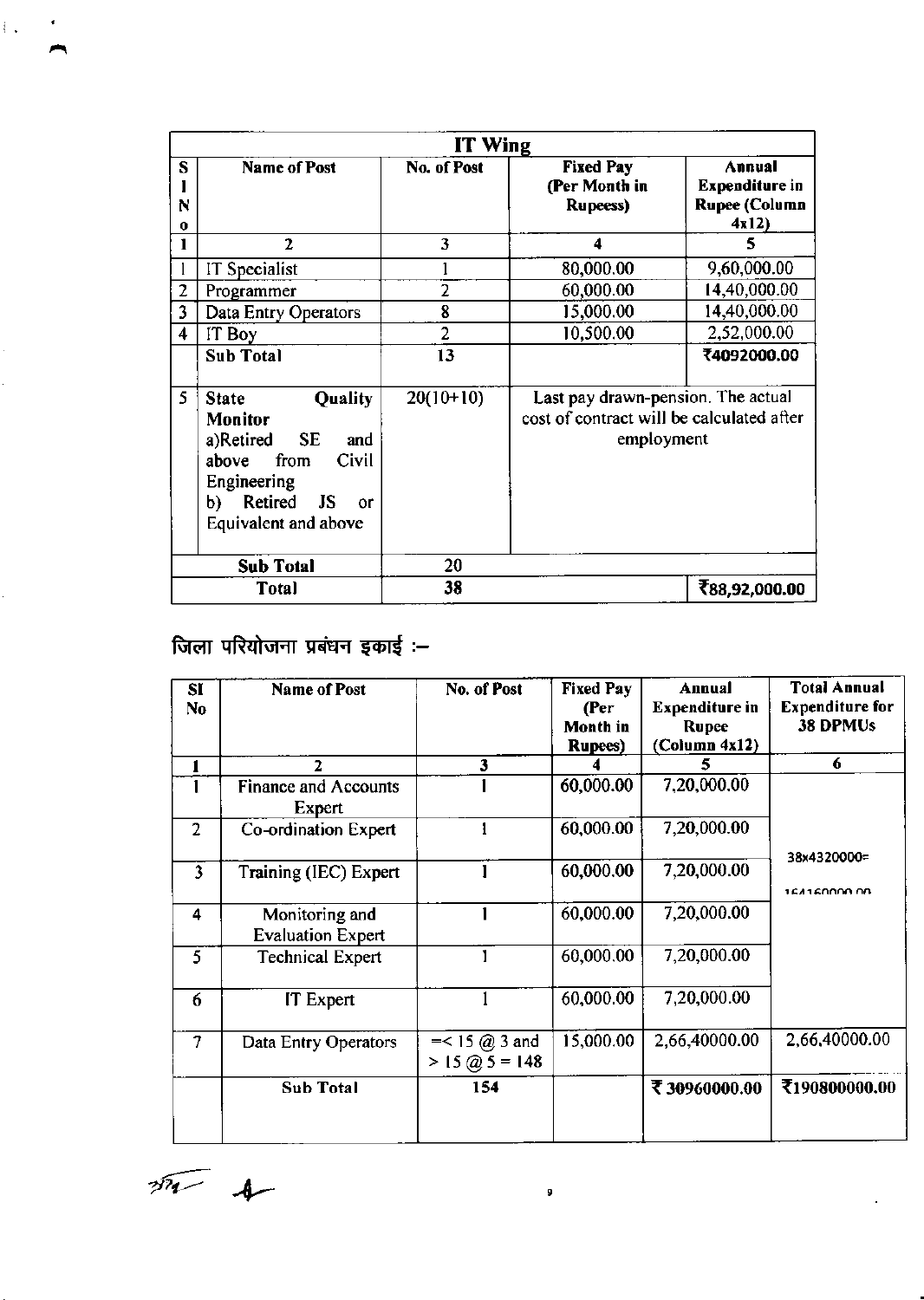| 8 | <b>District Quality Monitor</b>                |     | Last pay drawn-pension. The actual cost of<br>contract will be calculated after employment |
|---|------------------------------------------------|-----|--------------------------------------------------------------------------------------------|
|   | a) one for 4 Blocks<br>Retired EE and<br>above | 134 |                                                                                            |
|   | b) one for 4 Blocks<br>Retired DS and<br>above | 134 |                                                                                            |
|   | Sub Total                                      | 268 |                                                                                            |
|   | <b>Grand Total</b><br>$(38+154+268)$           | 460 |                                                                                            |

राज्य परियोजना प्रबंधन इकाई एवं जिला परियोजना प्रबंधन इकाई हेतु कुल पद-98+154+268 =460 स्थापना व्यय (SPMU+38 DPMUs)- (₹88,92,000+₹190800000) = ₹199692000.00 राज्य परियोजना प्रबंधन इकाई के लिए कार्यालय व्यय (कम्प्यूटर उपकरण, उपस्कर, लेखन सामग्री, यात्रा व्यय इत्यादि)- ₹1500000

दो वर्षो का कुल अनुमानित व्यय – (₹199692000 x 2)+ ₹1500000= ₹400884000.00 (चालीस करोड़ आठ लाख चौरासी हजार रूपये) मात्र।

## 17. उपर्युक्त प्रावधानित राशि की निकासी एवं व्ययन निम्नवत अंकित योजना शीर्ष से की जायेगी :--

| क्र.           | योजना शीर्ष                                                                                                                                                                                                                                                        |
|----------------|--------------------------------------------------------------------------------------------------------------------------------------------------------------------------------------------------------------------------------------------------------------------|
|                | "मुख्य शीर्ष—2515—अन्य ग्राम विकास कार्यक्रम—उपमुख्य शीर्ष—00—लघु शीर्ष—198—ग्राम<br>पंचायतों को सहायता- उपशीर्ष-0113-मुख्यमंत्री निश्चय योजना"।<br>विपत्र कोड– 16-2515001980113<br>विषय शीर्ष– 0113.31.05–सहायक अनुदान–परिसम्पत्तियों के निर्माण।                 |
| $\overline{2}$ | ''मुख्य शीर्ष–2515–अन्य ग्राम विकास कार्यक्रम–उपमुख्य शीर्ष–00–लघु शीर्ष–789–अनुसूचित<br>जातियों के लिए विशेष घटक योजना-उपशीर्ष-0112-मुख्यमंत्री निश्चय योजना"।<br>विपत्र कोड- 16-2515007890112<br>विषय शीर्ष-- 0112.31.05-सहायक अनुदान-परिसम्पत्तियों के निर्माण। |
| $\mathbf{3}$   | ं "मुख्य शीर्ष—2515—अन्य ग्राम विकास कार्यक्रम—उपमुख्य शीर्ष—00—लघु शीर्ष—796—जनजातीय क्षेत्र<br>उप योजना-उपशीर्ष-0119-मुख्यमंत्री निश्चय योजना"।<br>विपत्र कोड– 16-2515007960119<br>विषय शीर्ष- 0119.31.05-सहायक अनुदान-परिसम्पत्तियों के निर्माण।                |

18. सम्पूर्ण चयन प्रक्रिया का प्रबंधन पंचायती राज विभाग द्वारा किया जायेगा। पंचायती राज विभाग द्वारा चयन प्रक्रिया में खुलापन एवं पारदर्शिता सुनिश्चित करने हेतु समय–समय पर उचित दिशानिर्देश जारी किया जा सकेगा।

आदेश : आदेश दिया जाता है कि इस संकल्प को बिहार राजपत्र के आुगामी असाधारण अंक में सर्वसाधारण की जानकारी हेतु प्रकाशित किया जाये।

द्र नाथ दुबे) ्रसंयुक्त सचिव<br>अप्य

 $10$